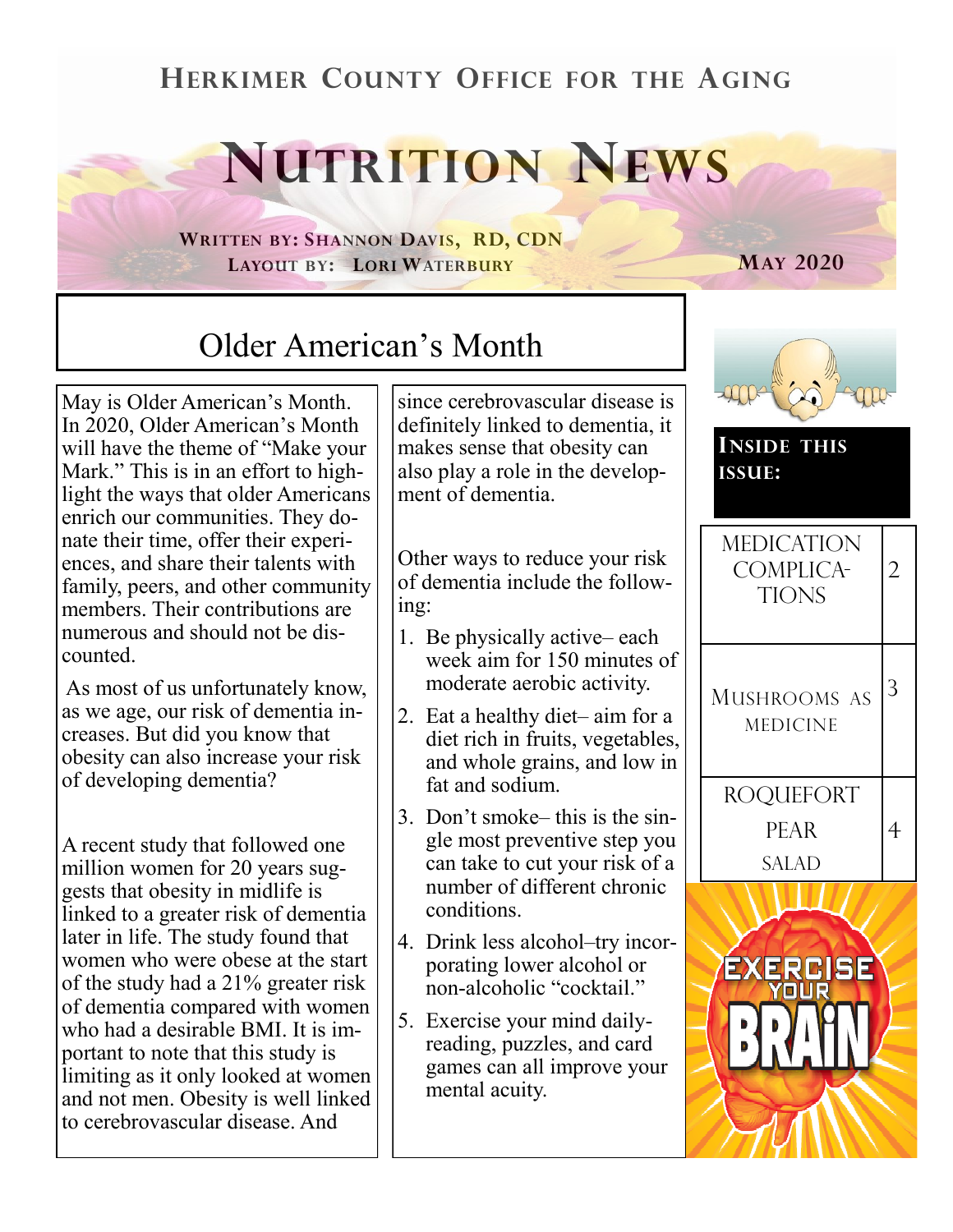Did you know that medications can interact with other medications? Did you know that medications can interact with food? Food and medication can have interactions that are potentially dangerous. It is important to check with your physician and pharmacist for a list of foods to avoid or limit and also the timing of eating in regards to taking your medication.

Drug interactions may make your medications less effective. In other circumstances, it may actually make your medication "too effective"; that is, consuming certain foods at the same time as your medication may speed up your body's absorption of the medication, thereby making the results intensified.

Common oral medications used to treat diabetes are some of the most common medications prescribed today. Fortunately, the differing medications have different mechanisms to control your blood sugar. Therefore, if you have an unwanted side effect from a specific medication you may be able to choose one that works differently and obtain better results. Metformin (or Glucophage) can cause bloating, gas, diarrhea, and a loss of appetite. Glyburide may cause unintentional episodes of low blood sugar. Actos can cause fluid retention, which may increase the incidence of congestive heart failure in at risk individuals.

Medications used to treat hypertension (or high blood pressure) are also very common. Some of these medications include Lisinopril, Lasix, Captopril, Norvasc, and Atenolol. Diuretics (such as Lasix) may cause a dangerously low potassium level, as potassium is excreted in the urine. Symptoms of low potassium include weakness, fatigue, and leg cramps. Occasionally, diuretics cause an increase in blood sugar levels, specifically in diabetic patients. Therefore, an adjustment in diabetic oral agents may also accompany a prescription of a diuretic. Other common side effects of blood pressure medications include insomnia, cold hands and feet, skin rash, dizziness, or dry mouth.

Lastly, cholesterol medications are a known class of medicine that interact with grapefruit and grapefruit juice. Other medications, including certain antibiotics, blood pressure medications, and cardiac medications. Chemicals in the fruit can interfere with the enzymes that break down the medication in your digestive system. As a result, the medication may stay in your body for too short or too long a time. If the medication is broken down too quickly, it may not have time to work. And if the medication stays in the body too long, it can increase to potentially dangerous levels, causing serious side effects.

Keeping an updated detailed list of medications (including dosage and timing) in your wallet or on your fridge can possibly help prevent medication mix-ups. It is also important to share it with each and every doctor that you see, especially if they are located in different facilities. This will help ensure that one prescriber does not order something that interacts with a drug that a different physician prescribed.

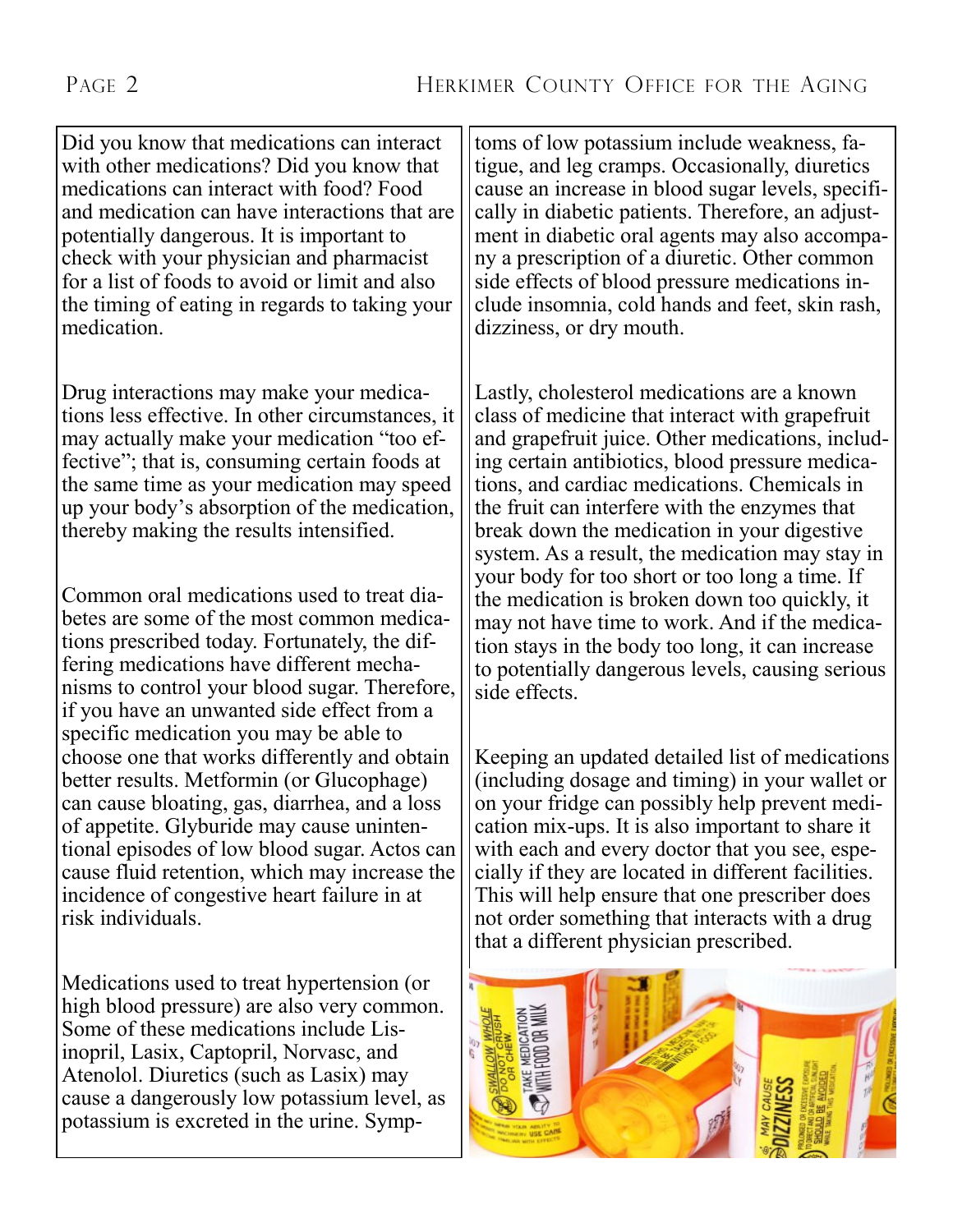Did you know that mushrooms have been used for thousands of years for their medicinal purposes? The early Greek, Roman, Chinese, and Mexican civilizations have all used mushrooms as medicine through the years.



"Medicinal mushroom" usually refers to the more exotic, specialty mushrooms. However, even common white button mushrooms may still have some medicinal value.

Although classified as vegetables, they are technically fungi. They are relatively high in protein and are also an important source of carbohydrates. They also contain chitin, a form of dietary fiber that is found in the exoskeletons of insects and crustaceans, but not in plants. Lastly, mushrooms contain beta-glucans, which are bioactive compounds that stimulate the immune system.

The beta-glucans have been the primary focus of the medicinal interest in mushrooms. Some mushrooms are higher than others in these compounds. Oyster and enoki mushrooms are relatively high, while white button mushrooms contain much less.

Mushrooms are also high in several key vitamins, including the B vitamins riboflavin and niacin. And while they only contain low amounts of B12, the form of B12 highly bioavailable.

According to a recent study, some of the best evidence for the benefits of medicinal mushrooms relates to cancer. Mushrooms are especially important for the prevention and treatment of oncological diseases. Much of the research has focused on breast cancer. Isolated specific compounds from mushrooms were shown to inhibit breast cancer growth. There is also emerging evidence to suggest that compounds from mushrooms may be effective against liver cancer, uterine cancer, bladder cancer, leukemia, and gastric cancer.

There are some mushroom supplements on the market now. They are available in a variety of forms, including tablets, hard capsules, soft capsules, tinctures, and granules. It is always important to consider that adding the true food may be more beneficial than taking a supplement. It is also important to note that this evidence is just emerging and is in no way a substitution for more typical medical treatments for cancer.

Lastly, clinical studies are showing that mushroom consumption may help to protect against other diseases and conditions, including obesity, heart disease, and Type 2 diabetes. The research is not conclusive, but it is promising!

Here is a mushroom recipe for you to try!

#### **Gourmet Mushroom Risotto**

6 cups chicken broth, divided 3 tbs olive oil divided 1 pound Portobello mushrooms, thinly sliced